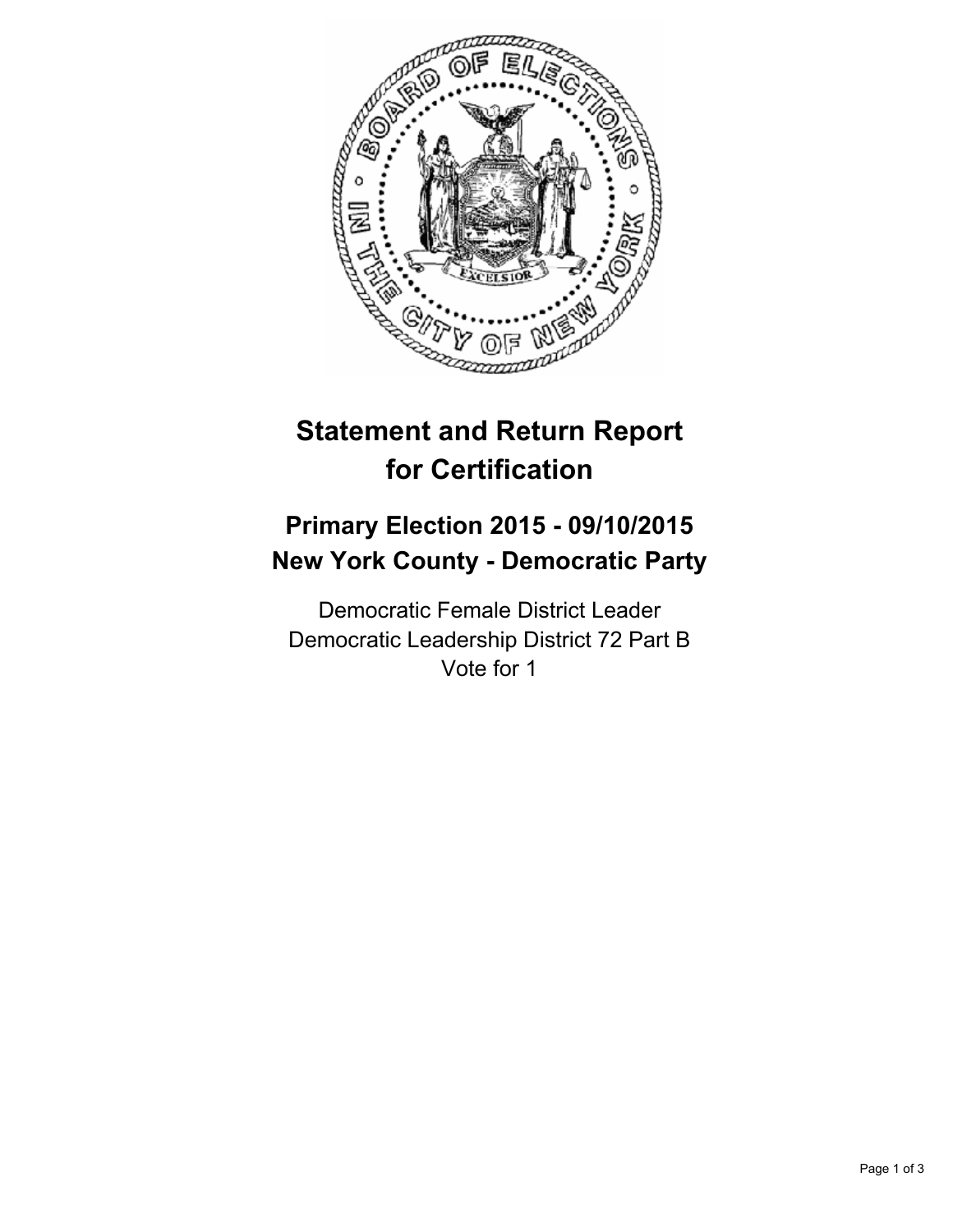

## **Assembly District 72**

| <b>PUBLIC COUNTER</b>                                    | 1,078 |
|----------------------------------------------------------|-------|
| ABSENTEE/MILITARY                                        | 37    |
| <b>AFFIDAVIT</b>                                         | 9     |
| <b>Total Ballots</b>                                     | 1,124 |
| Less - Inapplicable Federal/Special Presidential Ballots | 0     |
| <b>Total Applicable Ballots</b>                          | 1,124 |
| ARGENTINA M. CRUZ                                        | 112   |
| <b>CARMEN DE LA ROSA</b>                                 | 702   |
| <b>ALSACIA JIMENEZ</b>                                   | 178   |
| AARON SCOTT (WRITE-IN)                                   | 1     |
| CANDIDA LINARES (WRITE-IN)                               | 1     |
| DELORES MALLOY (WRITE-IN)                                | 1     |
| JOANNA KATZ (WRITE-IN)                                   | 1     |
| LILA ROSE (WRITE-IN)                                     | 1     |
| RUTH TOBACCO (WRITE-IN)                                  | 1     |
| UNATTRIBUTABLE WRITE-IN (WRITE-IN)                       | 4     |
| YUBERKA VALDEZ (WRITE-IN)                                | 1     |
| <b>Total Votes</b>                                       | 1,003 |
| Unrecorded                                               | 121   |